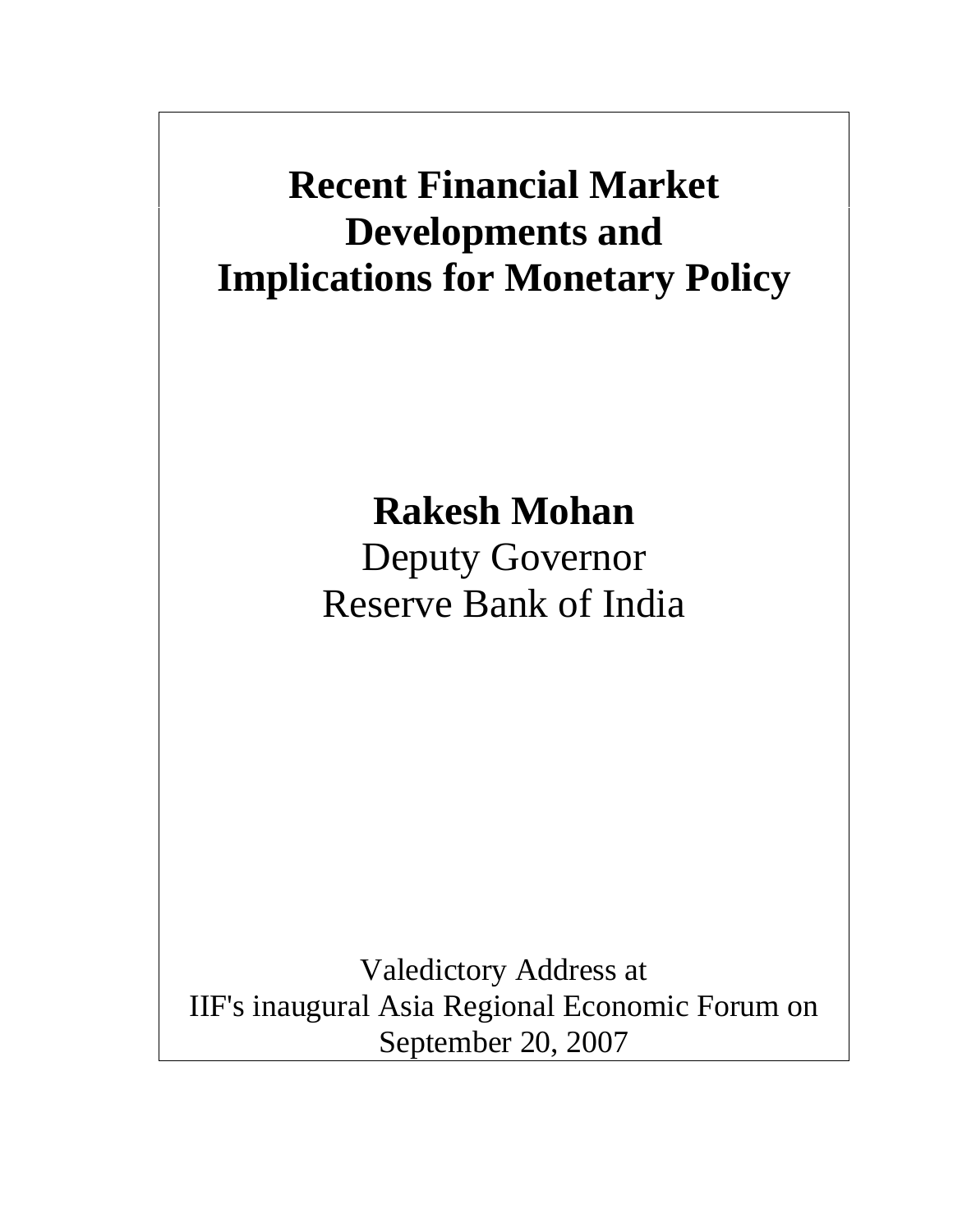## **RECENT FINANCIAL MARKET DEVELOPMENTS AND IMPLICATIONS FOR MONETARY POLICY**

Rakesh Mohan<sup>1</sup>

Shri Bhatt, Mr Horiguchi, Ladies and Gentlemen,

I am honoured to be invited to deliver the valedictory address at the Asia Regional Economic Forum. The relationship between India and the Institute of International Finance (IIF) goes back a long way to the early 1990s. Therefore, it is only befitting that the IIF has chosen to inaugurate the Asia Regional Economic Forum in Mumbai as an opportunity for the informal exchange of ideas and views on the region and the global economy, with emphasis on key issues relating to India. I observe from the proceedings of the forum that there has been a timely focus on and comprehensive coverage of developments in global and regional financial and commodity markets, the financial system at large and issues relevant for emerging Asia.

 Over the last two months, a good deal of our collective attention has been focused on the turmoil in financial markets in the United States and Europe and the sudden plunge in credit market confidence triggered by emerging risks to exposures to the US sub-prime mortgage crisis. Even as every passing day unravels a little more of the underlying forces at work – the complex nature of the derivatives used; the high degree of leveraging on poor, light or even absent collateral; the underestimation of risk pervading financial markets; the surprisingly sizeable exposures of large financial institutions to some of the debt instruments and derivatives in question; and the speed of contagion – I believe that we still have to travel much further before we understand the full import of these recent events in terms of both information and analysis. Consequently, there is considerable uncertainty surrounding both debt and credit markets as of now. Quite justifiably, regulators, monetary authorities and finance ministries are

 $\overline{a}$ 

<sup>&</sup>lt;sup>1</sup> Valedictory Address by Dr. Rakesh Mohan, Deputy Governor, Reserve Bank of India at IIF's inaugural Asia Regional Economic Forum on September 20, 2007. Assistance of M.D. Patra and Indranil Bhattacharya in preparing the speech is gratefully acknowledged.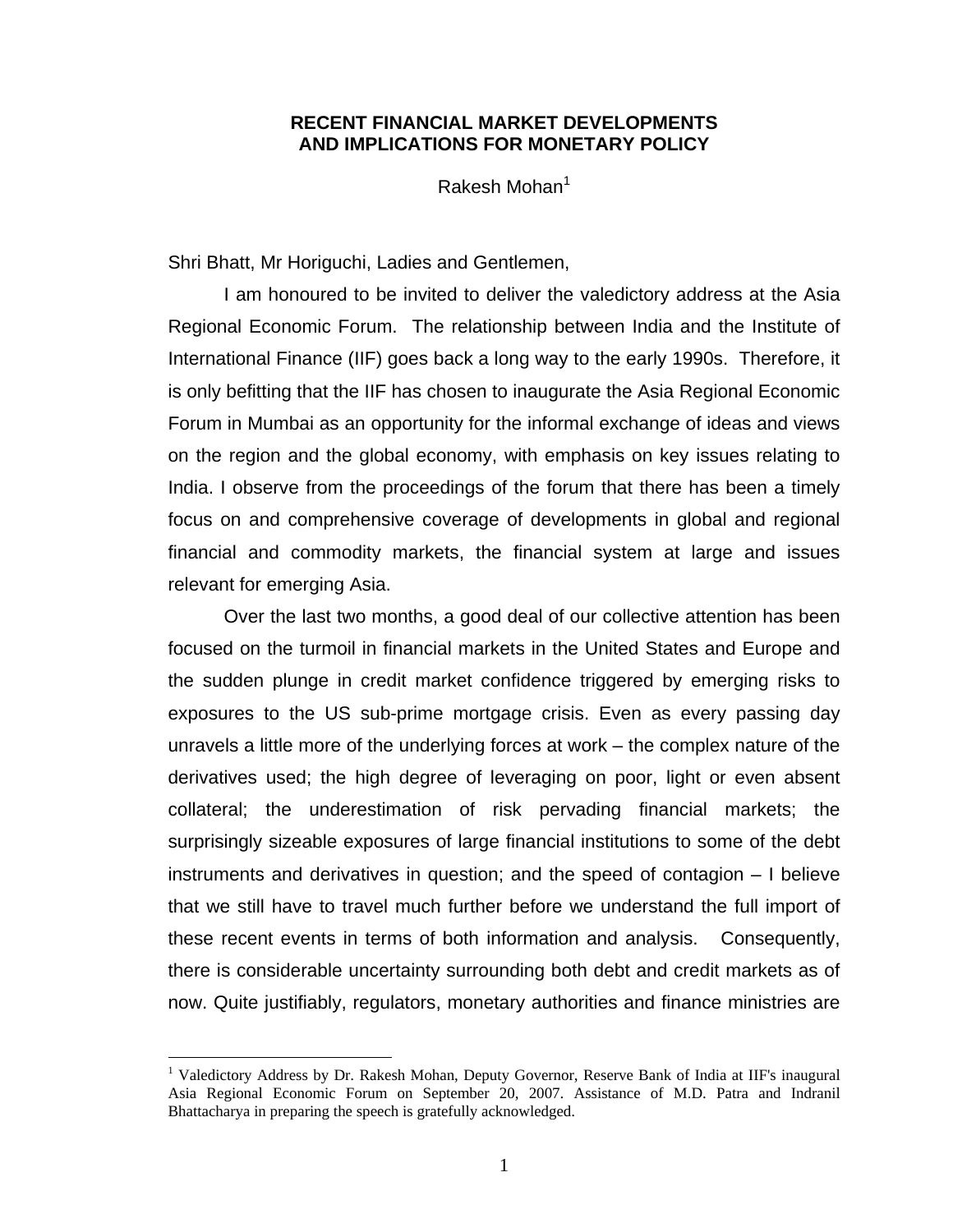all engaged in containing the risks posed by these developments. In my address, I thought I would take this opportunity to stand back from the actual play of events and try to gain an understanding of the nature of the turbulence, why it happened, where it happened, and the implications for central banks. In the rest of my address, I will reflect on some overarching forces that led up to and characterized the recent spate of events, the specific responses of central banks and some challenges that are likely to face them as the future unfolds.

#### **II. What is Going On?**

 Perhaps the most defining feature of the global economy over the last three decades has been what has been termed as the 'Great Moderation' – the sustained decline in inflation and in inflation volatility. A comparison of the period since the Asian financial crisis *i.e.,* 1998-2007 and the 30 years preceding the crisis (1970-97) shows that in the recent period, inflation (CPI) in advanced economies has averaged 1.9 per cent, down from 5.8 per cent in the earlier period. Over the same period, inflation in developing economies declined from 31.0 per cent to 7.0 per cent. Over the same time span, inflation volatility measured in terms of coefficient of variation has fallen from 0.55 to 0.20 in advanced economies and from 0.54 to 0.32 in developing economies. Consequently, average nominal interest rates (LIBOR rates on the US dollar) have also moderated from 8.3 per cent in the previous period to 3.8 per cent in the recent period. This feature has also been reflected in some decline in real interest rates as well, from 2.5 per cent to 1.9 per cent. The secular lowering of nominal and real interest rates across the world has enhanced the appetite for risk even as pricing of risk has become increasingly difficult.

 The second important feature of recent global developments which could have had a direct bearing on the current crisis is the role of monetary policy. Since the technology stocks meltdown in 2000, there has been significant monetary accommodation by the major economies – the US, Euro area and Japan – and it is estimated that between one-half and two-thirds of US currency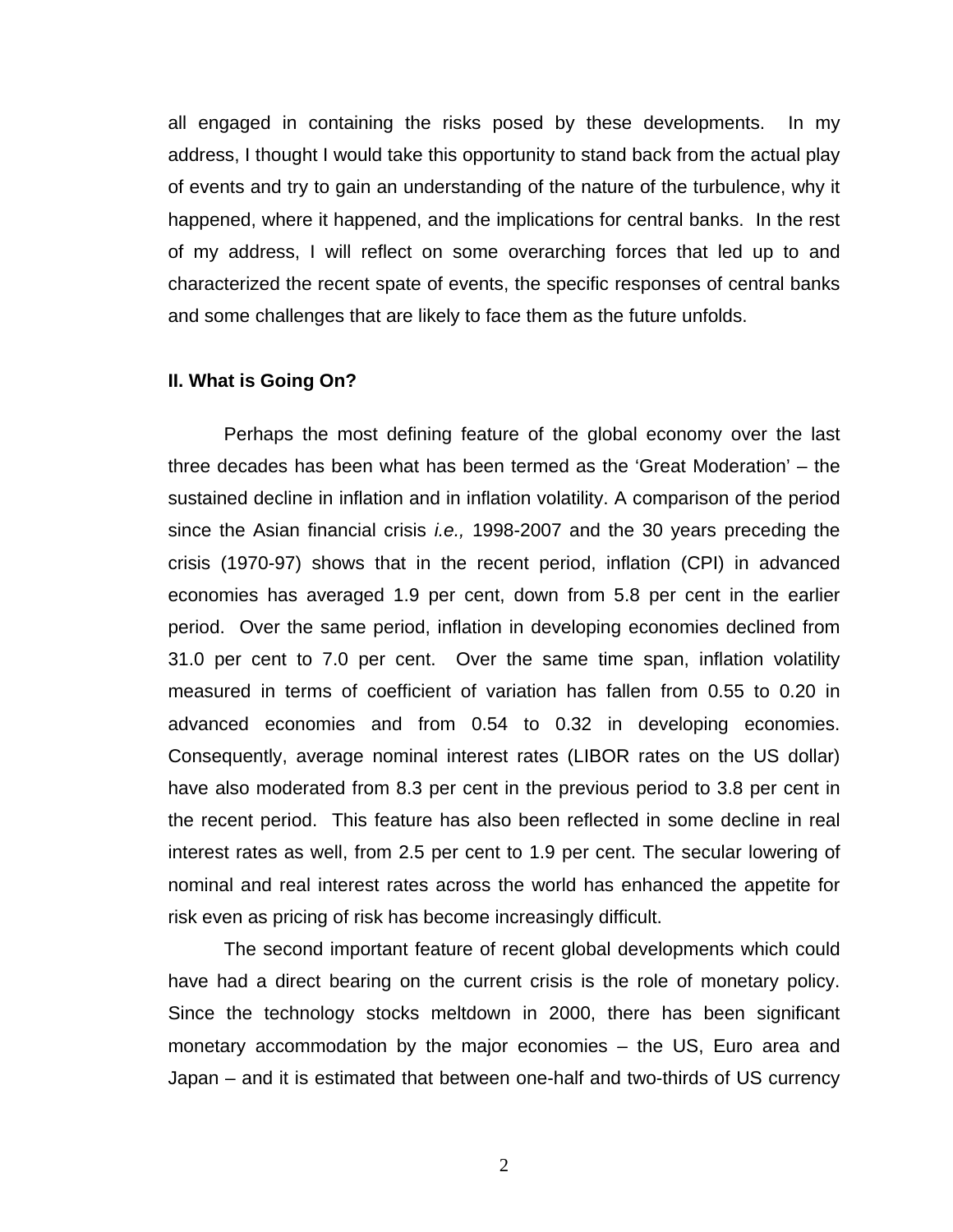supply is held outside the US. Growth in monetary aggregates has been higher than the rates of growth that would have been expected hitherto in relation to real economic growth. Yet inflation has been contained at low levels. There is evidence of abundant excess liquidity in financial markets which is also reflected in the macro imbalances between the US and Asia. Consequently, there have been sizeable currency misalignments and carry trades, compression of risk spreads, mis-pricing of widely diffused risks and even real sector implications for several emerging economies. The strong macroeconomic performance of Asia has also contributed to the relentless search for yields and the increasing appetite for risk. In fact, in the annual economic symposium on 'Housing, Housing Finance and Monetary Policy' held by the Federal Reserve of Kansas City at Jackson Hole during August 30-September 1, 2007, Professor John Taylor (of Taylor rule fame) argued that the Fed had followed an excessively loose monetary policy between 2002-2006.

The combination of sustained low inflation accompanied by accommodative monetary policy worldwide could have generated excessive confidence in the ability of central banks and monetary policy to keep inflation rates and interest rates low indefinitely, leading to under pricing of risk and hence excessive risk taking. This result is analogous to the excessive foreign borrowing undertaken by private sector borrowers and banks in East Asian countries when exchange rates were seen as relatively fixed, and hence their risk perceptions were low. It may be ironic that the perceived success of central banks and increased credibility of monetary policy, giving rise to enhanced expectations with regard to stability in both inflation and interest rates, could have led to the mispricing of risk and hence enhanced risk taking. Yet another view is that more than success or failure of central banks, the repeated assurances of stability and guidance to markets about the future path of interest rates, coupled with the availability of ample liquidity was an invitation to markets to underprice risks. This view, consequently, puts the blame on those central banks who failed to give space to markets to assess risks by eschewing surprise elements in policy. It is possible that with increased globalisation resulting in the containment of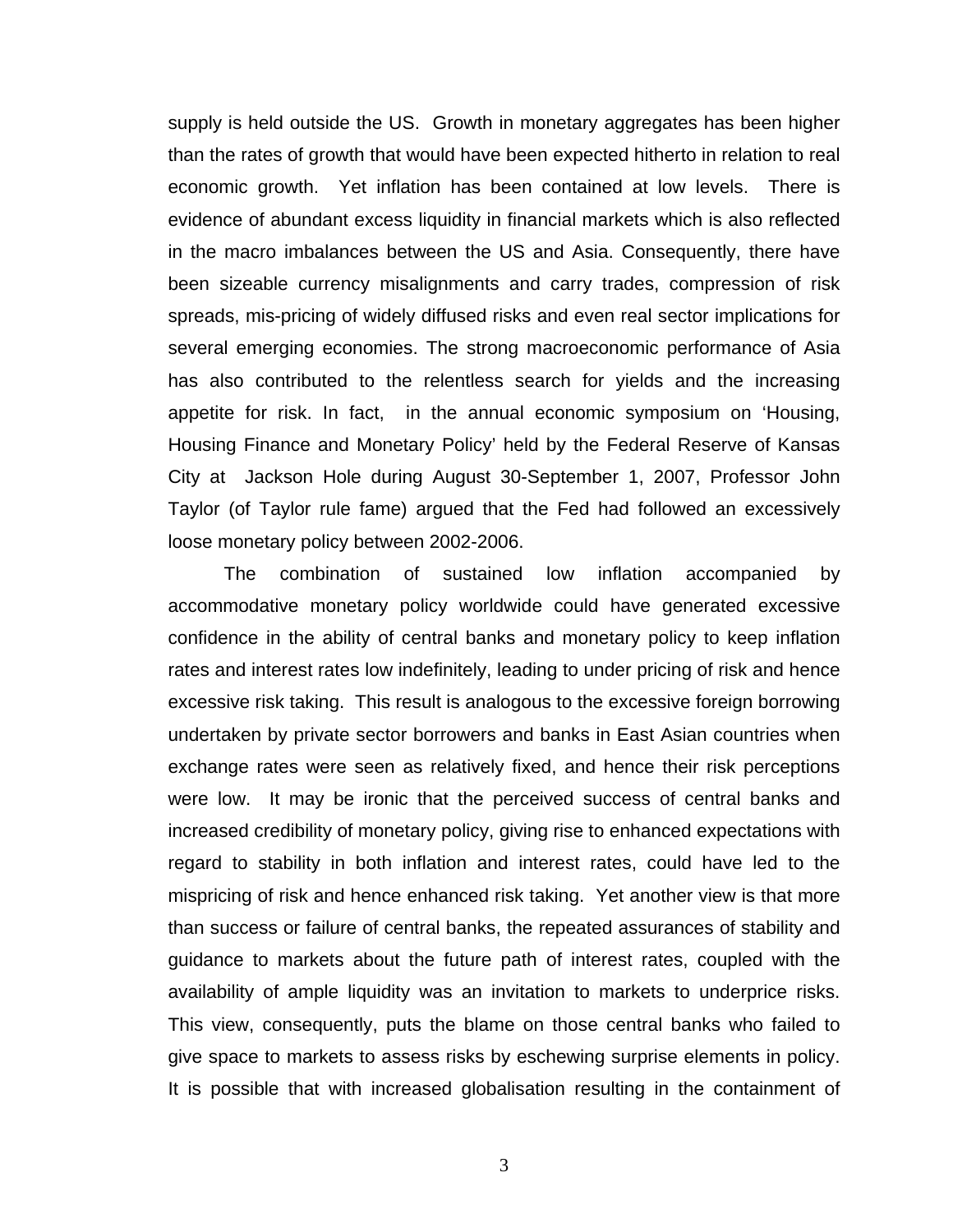prices of tradable goods during this period and hence of measured inflation, the excess liquidity has shown up in elevated asset prices worldwide, along with increased cross border capital flows in search of yields. Easy monetary policy itself may have generated a search for yields that resulted in a dilution of standards in assessing credit risk. The desirability of using monetary policy tools, and judgements regarding the adequacy of such tools, to meet asset price movements is yet another relevant factor in this regard, in so far as most central banks did not address this issue. As some withdrawal of monetary accommodation commenced in response to perceived or visible inflationary pressures, the sub-prime crisis revealed these vulnerabilities starkly as confidence plunged, markets froze and triggered off panic among investors and lenders regarding their inability to value complex risky assets and structured derivative products. With the deterioration in credit confidence, banks have been forced to advance loans to their off-balance sheet "special investment vehicles (SIVs)" which uses up their capital thereby rendering other borrowers credit constrained.

 Thus, it can be argued that it is the combination of low real and nominal interest rates brought about by the lowering of inflation, accompanied by the abundance of liquidity induced by accommodative monetary policy which lies at the roots of the current crisis. In this sense, the sub-prime is a symptom rather than a cause. Arguably, the outcome could have been quite different if, for instance, interest rates declined on the back of ebbing inflation but there was no accommodation in monetary policy and therefore no excess liquidity.

Whereas this view has been put forward by many commentators and analysts, there is also a persuasive opposite view, as best articulated by Alan Greenspan in a recent interview on the occasion of the release of his book (Financial Times, September 17, 2007). He argues that the great moderation in inflation could be attributed to real economy phenomenon in addition to any monetary policy measures. First, the long run of productivity growth that has been observed in the US in the late 1990s and till recently in this decade has clearly been an important factor dampening inflation. Second, globalization and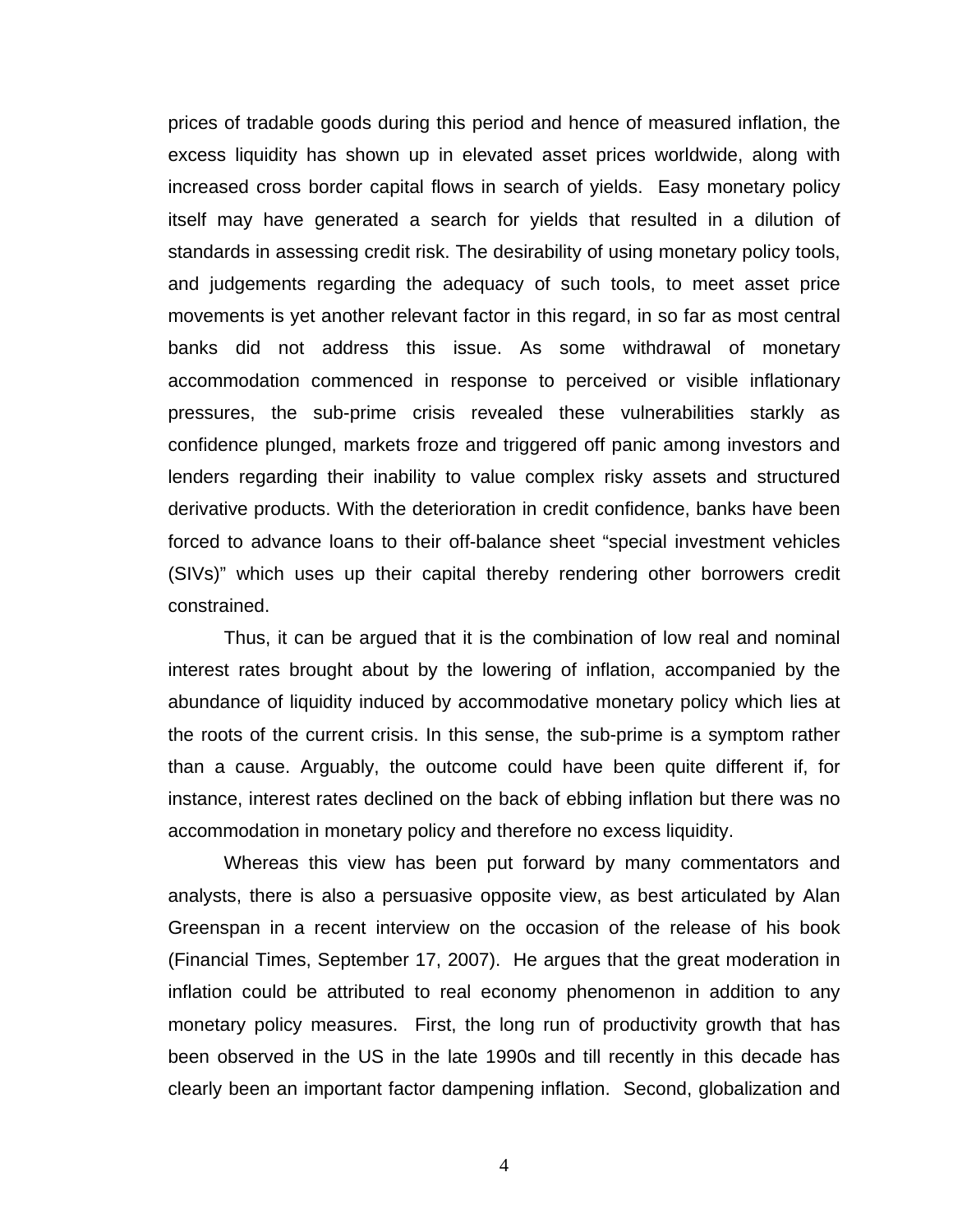the addition of a billion new workers in China and India have dampened wage growth worldwide and hence inflation. Whereas he agrees that the fall in long term rates provided the initial gain in house prices, he does not accept that these low long term interest rates can be attributed to the extended US Fed policy of low policy interest rates. As evidence, he points to the absence of any effect on long term interest rates when short term policy interest rates were indeed raised. So the jury is out on the extent of monetary policy effects on extended long term interest rates and hence elevated housing prices. As an aside, it will be interesting to explore as to whether the low interest rate regime was fully justified. Critics argue that the Fed should have tried harder, raising rates sooner and faster. In his response, Mr. Greenspan is quoted in the Financial Times (September 17, 2007) as saying that such a policy response would not have been acceptable "to the political establishment" given the very low rate of inflation and "the presumption that we were fully independent and have full discretion was false".

One issue that confronts us is why has the turmoil originated in the credit market and then spread to money markets and debt markets with such great rapidity. It is widely understood that the credit market is characterized by information asymmetry. Borrowers have much greater information on their own credit quality than do the lenders and it is this asymmetry that has traditionally meant that the creditor has to have an enduring relationship with the borrower so that his or her credit quality can be monitored on a continuous basis. Banks therefore have traditionally had to invest considerable resources in performing this function. They have had the incentive to do so since they had borne the credit risk on their books. However, in many countries, from being originators of loans and bearers of risk, banks have become mere originators of loans and distributors of risk, because the traditional view of the role of banks has changed considerably in recent years. First, the availability of information technology has reduced the cost of information collection and maintenance considerably. Thus, a widespread belief has arisen that information on credit quality of small borrowers who may be widely dispersed across jurisdictions can be made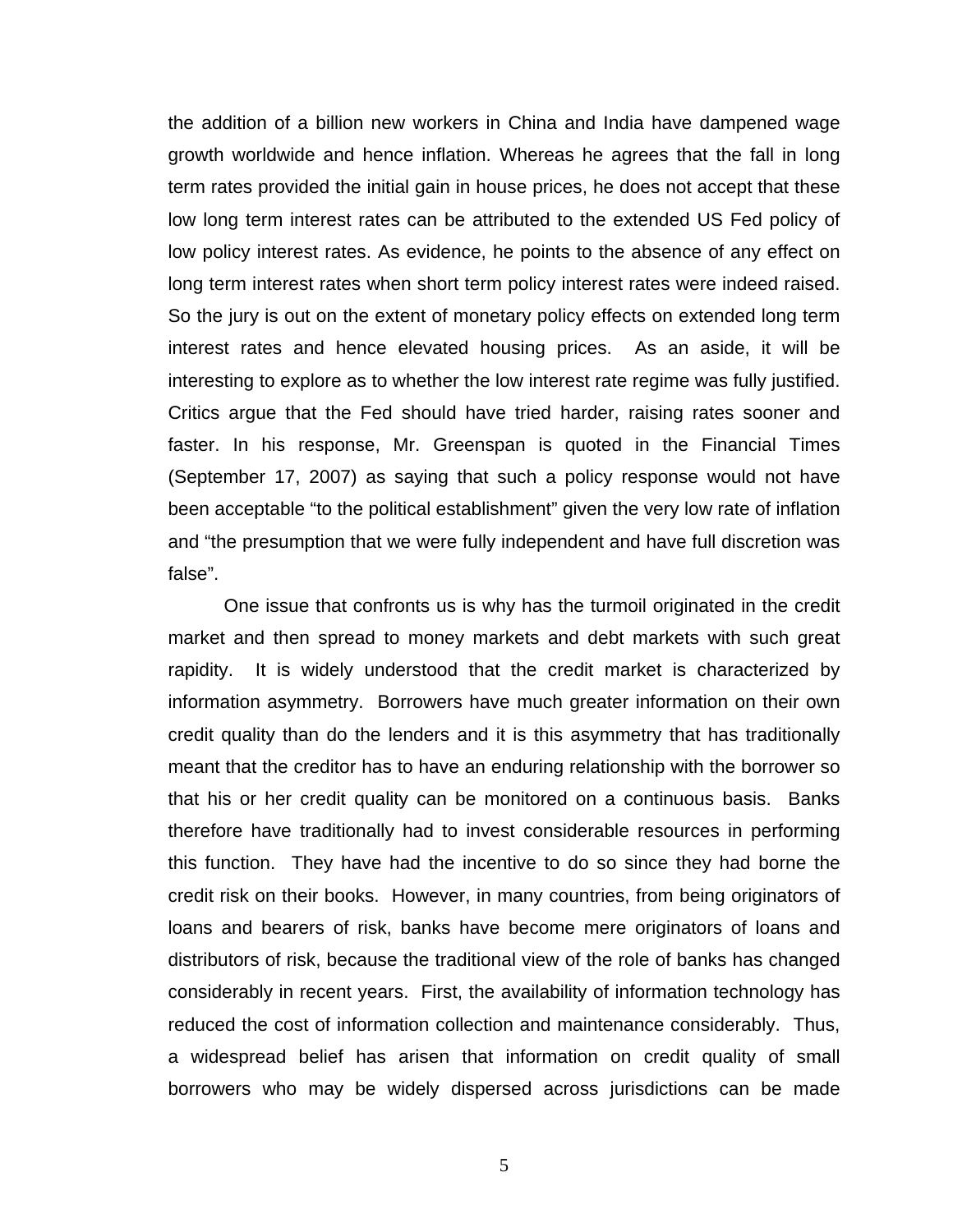impersonal, packaged, processed, and sold. Second, with the availability of such technology, and the belief that such information was available on a structured basis, a great deal of financial innovation could take place which essentially enabled the investor or risk taker to become progressively remote from the ultimate borrowers where the actual risks lay. A whole host of intermediaries in the form of mortgage brokers, mortgage companies, societies and the like were then able to package their mortgage assets including non conforming loans and sell down to different categories of investors, including Special Investment Vehicles (SIVs), hedge funds and the like, most of whom were not regulated. The guiding principle behind this activity was that it is feasible for credit rating agencies to have enough information on a continuous basis to rate the instruments that had been packaged. It can certainly be argued that this is not a new development since mortgage backed securities (MBS) and asset backed securities (ABS) have been with us for some time and have been successful in providing liquidity to credit markets on a continuous basis without any accidents. The difference perhaps is that MBS packaged by the government sponsored entities (GSEs) were subject to certain relatively well enforced norms that presumably reduced the potential risk embedded in these instruments.

These considerations lead to the third set of issues that relate to the role of effective financial regulation and supervision. Has the recent crisis underscored the need for strengthening of oversight of advanced financial markets? Traditionally, financial surveillance has placed relatively more emphasis on banking regulation. Banks are highly leveraged financial entities who are also effective trustees of public money by virtue of holding deposits. Hence, they have to be effectively regulated and supervised in order to maintain public confidence in the banking system and depositors have to be protected from excessive risk-taking by banks. On the other hand, investors in hedge funds are high net worth individuals who do not need such protection. They are informed investors who are able to exploit the information efficiency of markets and, therefore, should be able to understand the risks implied by information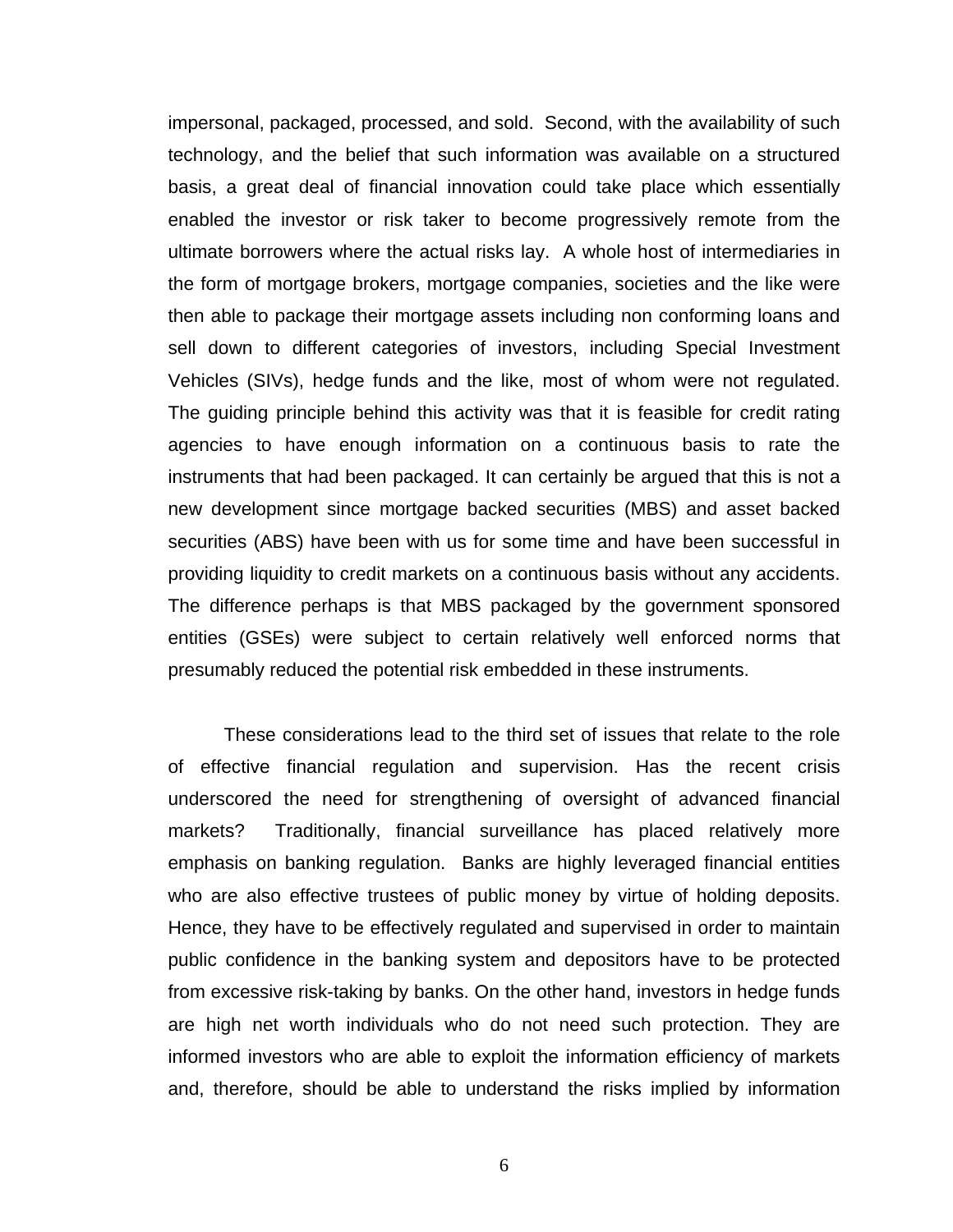asymmetry. The current crisis was, however, triggered by the difficulties encountered by these investors who had taken large exposures to sub-prime related investments without having accounted for the potential risks embedded in these instruments. There have been a host of ills underlying these transactions, which are now coming to light. We need, however, to abstract from the details of all the malpractices that have led to the current situation and reflect on the incentive structure that led to these malpractices. In the event, even bank depositors have got exposed and as soon as information asymmetries became evident and credit ratings came to be regarded as inadequate, markets got frozen resulting in illiquidity for banks and erosion in depositor confidence with its consequential impact on financial markets, and monetary policy. The links between banks and non bank financial intermediaries, and other off balance sheet exposures were not adequately recognised or recorded by banking supervisors.

In the context of recent events, it is important to recognise that there is a need to understand better the process of transmission of risk information through various segments of the financial markets in order to address the crisis of collateral in the credit market. How much of the specialized information that rests with lenders can be systematized, packaged and transmitted to markets as credit ratings. The principle underlying securitisation is based on the lender having this specialized information which can be unbundled and sold in the market separately in tradable sizes. A large part of the market for structured finance products is over the counter. Can these products be further standardized so that they can be traded on an exchange which enables greater transparency from the point of view of the investor? Are there better ways of generating more objective information on the market value of collaterals, especially in situations where collaterals are not fully marked to market since such information may not be available on ongoing basis? Are there limits to marking to market certain kinds of assets whose values are not available on a high frequency basis?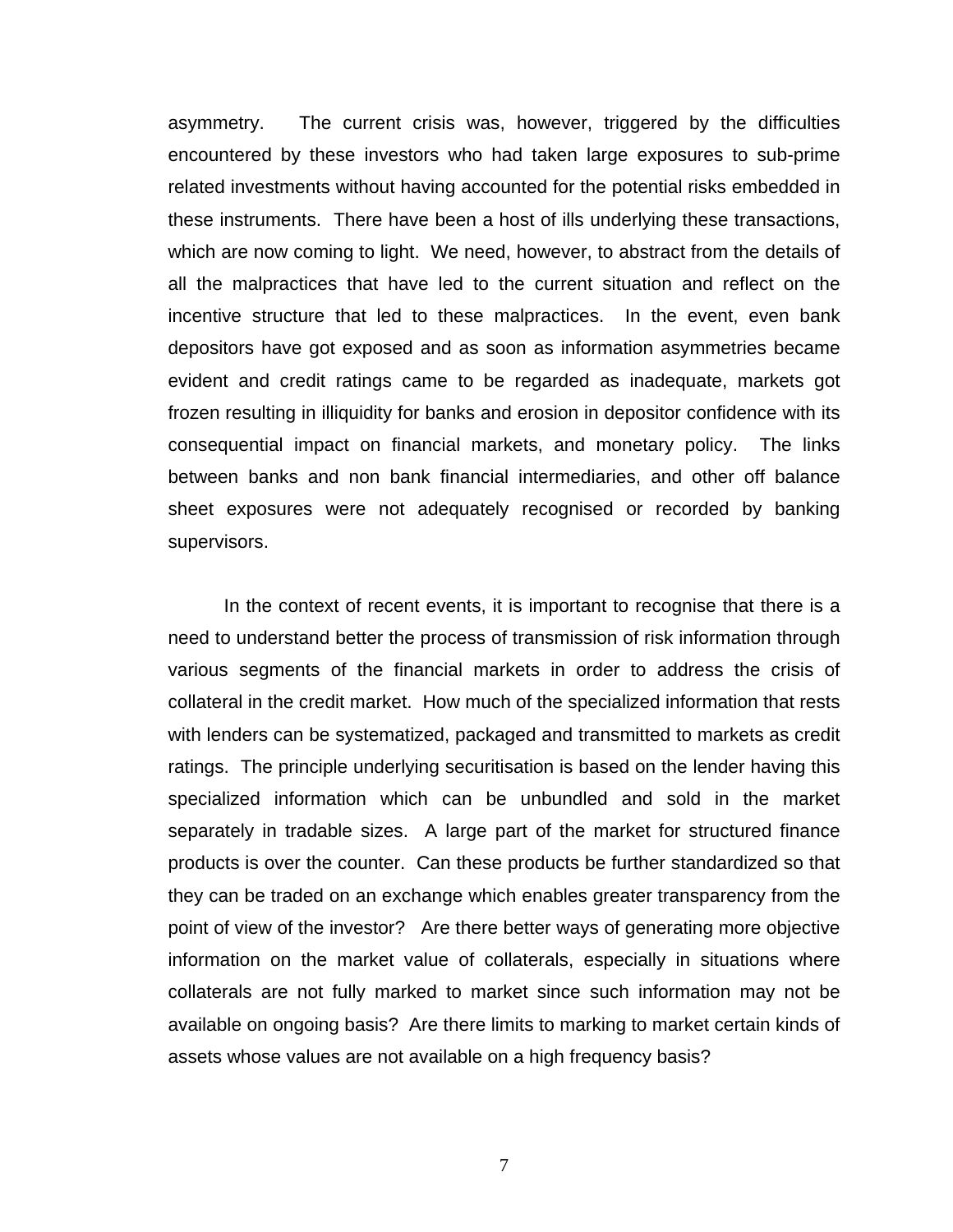Changes in housing prices are dependent on a whole vector of factors, ranging from changes in local zoning and land laws, demand and supply balances in local areas, to changes in monetary policy. It is difficult to devise land price or housing price systems that are high frequency enough to transmit quickly through credit ratings and the like. However, improvements could be envisaged in terms of reforms in the land pricing systems, improvements in the functioning of laws and procedures for foreclosure, bankruptcy and rehabilitation. Efficient functioning of such processes and functioning of legal systems is essential if collateral is to have a marketable value that is observable and hence susceptible to systemization in terms of information that can then become transparent. When the presumed value behind collateral is not either observable or realizable, securitization markets break down. And this is what seems to have happened in financial markets today.

The lesson of the current financial market crisis goes both ways. On the one hand, market innovation has indeed helped in bringing financial markets closer to those who need credit and did not have access to it earlier. Despite all the problems associated with sub-prime borrowers, it must be recognized that almost 10 million borrowers benefited from this market and were enabled access to housing finance, which had not been deemed possible earlier. With about 20 per cent of these borrowers reported to be delinquent, and in difficulty, it still means that about 8 million people clearly benefited from this market. On the other hand, the difficulties encountered draw attention to the kind of issues that can arise when the speed of innovation and incentive structures are flawed such that malpractices occur, and intrinsic difficulties arise in capturing and commoditizing information that is perhaps not yet susceptible to such commoditization.

 From our point of view, we need to recognise the positive contributions that financial innovations make to enhance the efficiency of financial intermediation. At the same time, the Reserve Bank considers, in a dynamic setting, appropriate safeguards to ensure stability, taking account of the prevailing governance standards, risk management systems and incentive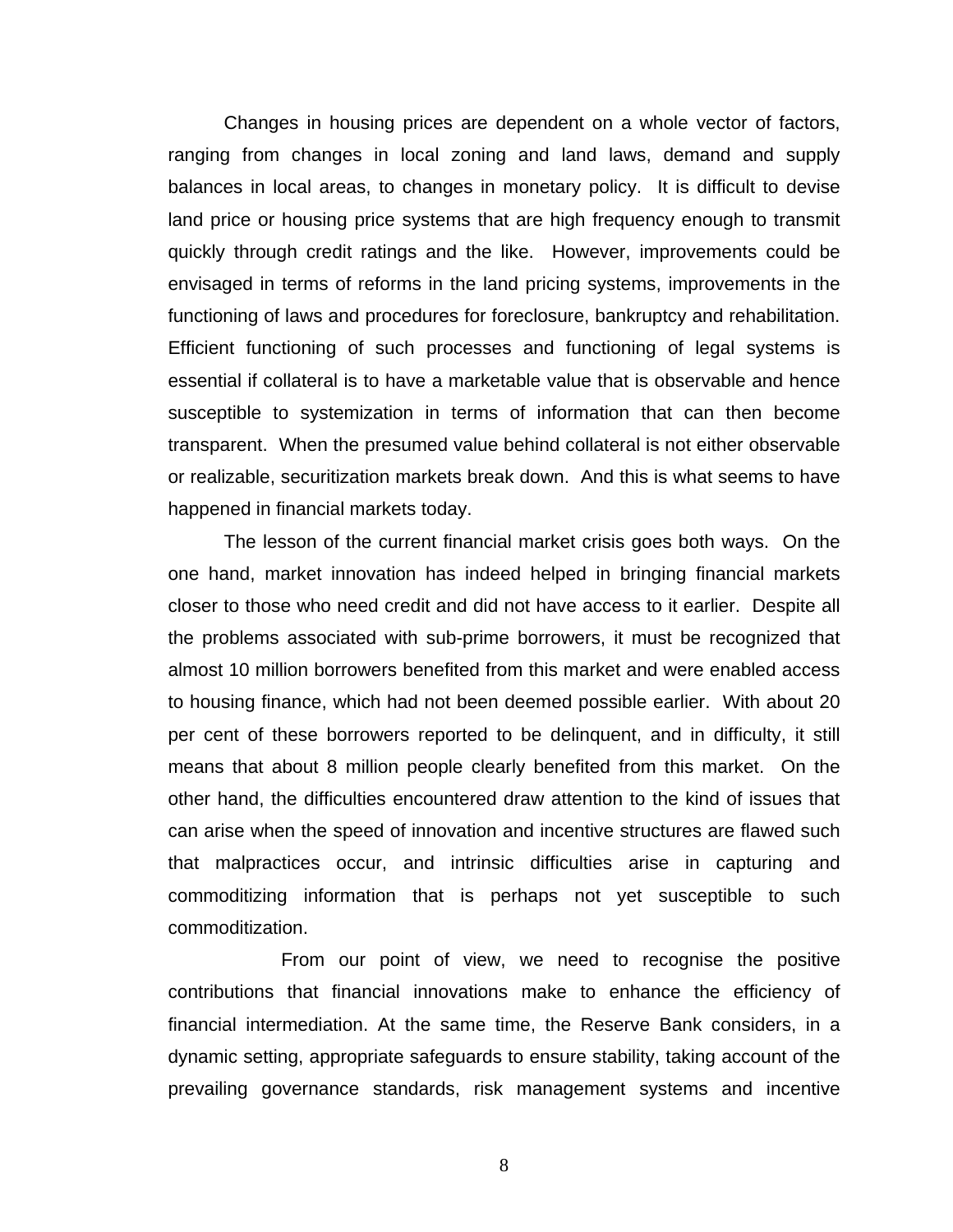frameworks in the foreign, public, private and cooperative banks as also related non-banks. Overall, these progressive but cautious policies have contributed to both efficiency and stability of the financial system and enable current growth momentum in an environment of macro stability.

### **III. Response of the Monetary Authorities**

A key question that has emerged from the current developments in financial markets relates to the role of monetary authorities in the context of such a crisis. This issue is of concern to all of us in central banking. Over the last decade or two, it would appear that the focus of central banks has been narrowing relative to the more complex responsibilities that they have traditionally shouldered. A great deal has been written on this issue, a great deal has changed in terms of practices and, in some countries, the regulatory structure itself has been altered to move central banks to being relatively pure monetary authorities. According to this view, central banks should focus largely on keeping inflation low and stable, and in doing this also contribute to financial stability. To quote Harvard economist Kenneth Rogoff: "Indeed many economists believe that central bankers could perfectly well be replaced with a computer programmed to implement a simple rule that adjusts interest rates in response to output and inflation. But while [this] view is theoretically rigorous, reality is not" (Businessworld, September 17, 2007). Although some central banks, such as the US Federal Reserve, have an explicit mandate to also promote growth, a good deal of thinking in recent times tends to argue that inflation control by itself would promote growth and that central banks would be better off to concentrate on this objective alone.

It is instructive to examine what central banks have done in the current context. The responses of the central banks to the recent events in financial markets have shown that concerns for financial stability can assume overriding importance, irrespective of the legislative mandate handed down to central banks as part of ongoing reforms. This is evident in the fact that central banks initially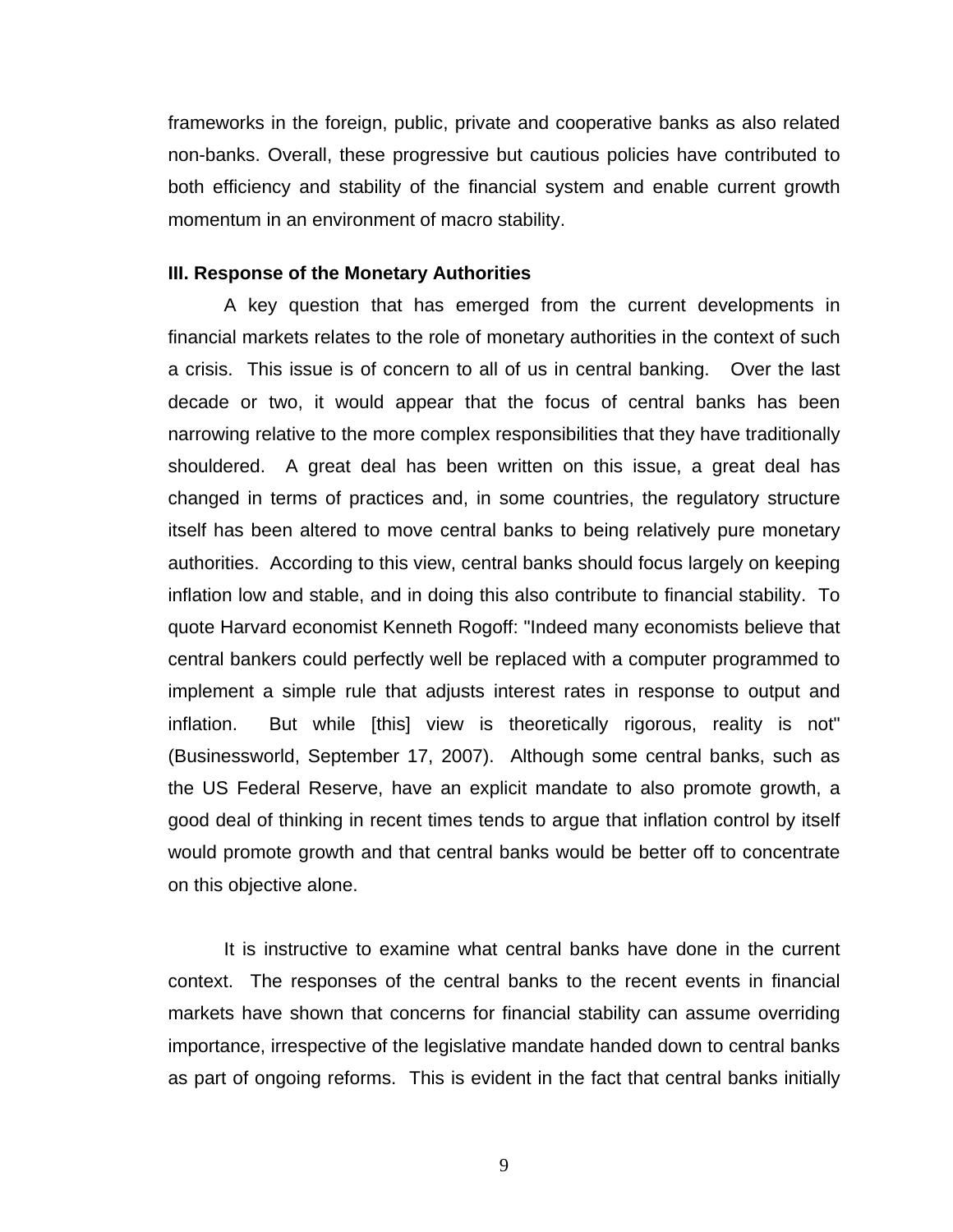reacted by the injection of liquidity, including through special facilities and the expansion of eligible securities for collateral, rather than through interest rate cuts. Discussions involving central bankers in various fora indicate their willingness to consider other courses of action in favour of protecting growth. As we all know, the US Federal Reserve has gone further this week in cutting interest rates to promote both growth and in the interest of financial stability. And the U.K. authorities have had to provide liquidity to a specific institution, while giving a blanket guarantee to depositors on the safety of their deposits. Accordingly, it is becoming evident that central banks do have a role beyond inflation targeting. Evidently, both growth and financial stability matter for central banks.

When it comes to the crunch, in their roles as lenders of last resort (LOLR), and in discharging their responsibilities as the guardians of financial stability, they do need to perform functions that are more complex. Should central banks be lenders of last resort to the system as a whole by injecting systemic liquidity through open market operations only, or should they also provide liquidity to individual financial institutions that are judged to be solvent but illiquid? How do they arrive at such judgments if they do not have adequate information on individual institutions? Can they have such detailed information without ongoing responsibilities for regulation and supervision? This issue is not dissimilar, in terms of the existence of asymmetric information to that of the problem of adequate transparency of information related to the value of collateral underlying asset backed securities.

Banks and financial institutions are typically highly leveraged institutions: thus judgements related to their solvency depend on the valuation of their assets at the time when difficulties arise. In the current case, banks have invested through a chain of vehicles in securities whose values are in doubt. When providing LOLR liquidity support, how is the central bank to make a judgement on the solvency of institutions to whom it is providing liquidity? As a greater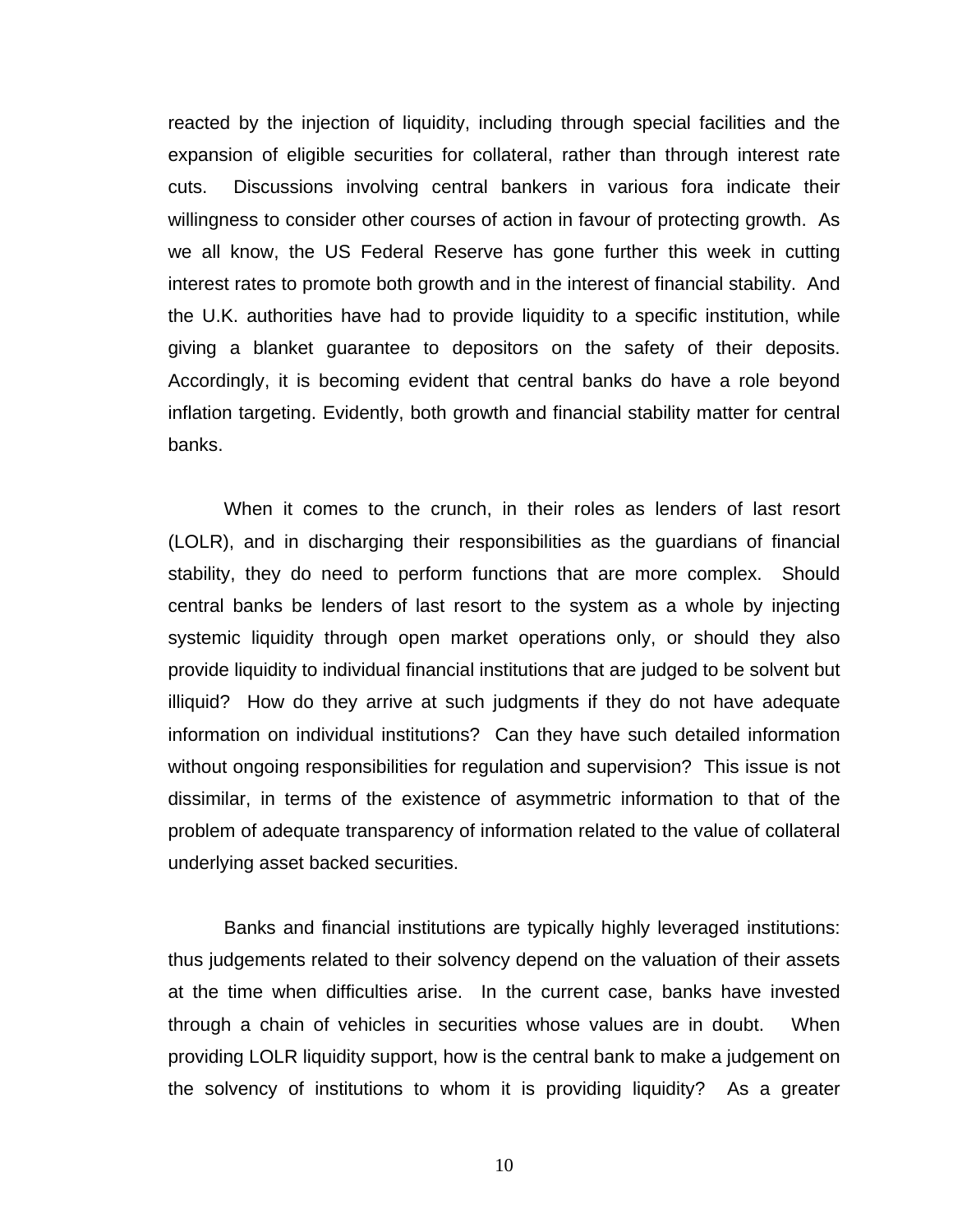recognition and appreciation of the appropriate role of central banks gains ground, it is possible that this will result in further rethinking on the functioning of central banks. A case in point is the separation of financial regulation and supervision from monetary policy which could have resulted in ineffective and inadequate surveillance in the context of the current crisis. There is a view that problems of information asymmetry might have got further aggravated with banks reporting both to the monetary authority and the regulatory body in charge of banking supervision.

In reviewing the evolution of central banks, one is struck by the constant evolutionary change that they have undergone over time, and the differences in their functions across different countries. Their functions have changed almost continuously in response to evolving circumstances. In fact, it is the occurrence of financial instability that led to the formation of some central banks, most notably, the founding of the US Federal Reserve after the 1907 financial crisis in the United States. Thus, it will be interesting to see how thinking evolves as a result of the current crisis. Reams are already being written in the thoughtful financial press and much more is to come.

We had begun to forget the danger of contagion and the speed with which it takes place when it does occur. The current developments which began in a relatively minor segment of the financial market, viz., the sub-prime mortgage segment, have spread far and wide across continents. Similarly, problems arising in one financial institution have led to the suspicion of similar problems in other institutions leading to conditions similar to bank runs. The smooth running of banks, financial institutions and financial markets depends crucially on trust and credibility along with the availability of transparent information. Hence the legitimate role of central banks in maintaining financial stability can inevitably lead to unconventional actions that do indeed restore financial stability when there is a probability of the opposite taking place.What is most instructive in the current crisis is that small problems or problems in small institutions can cause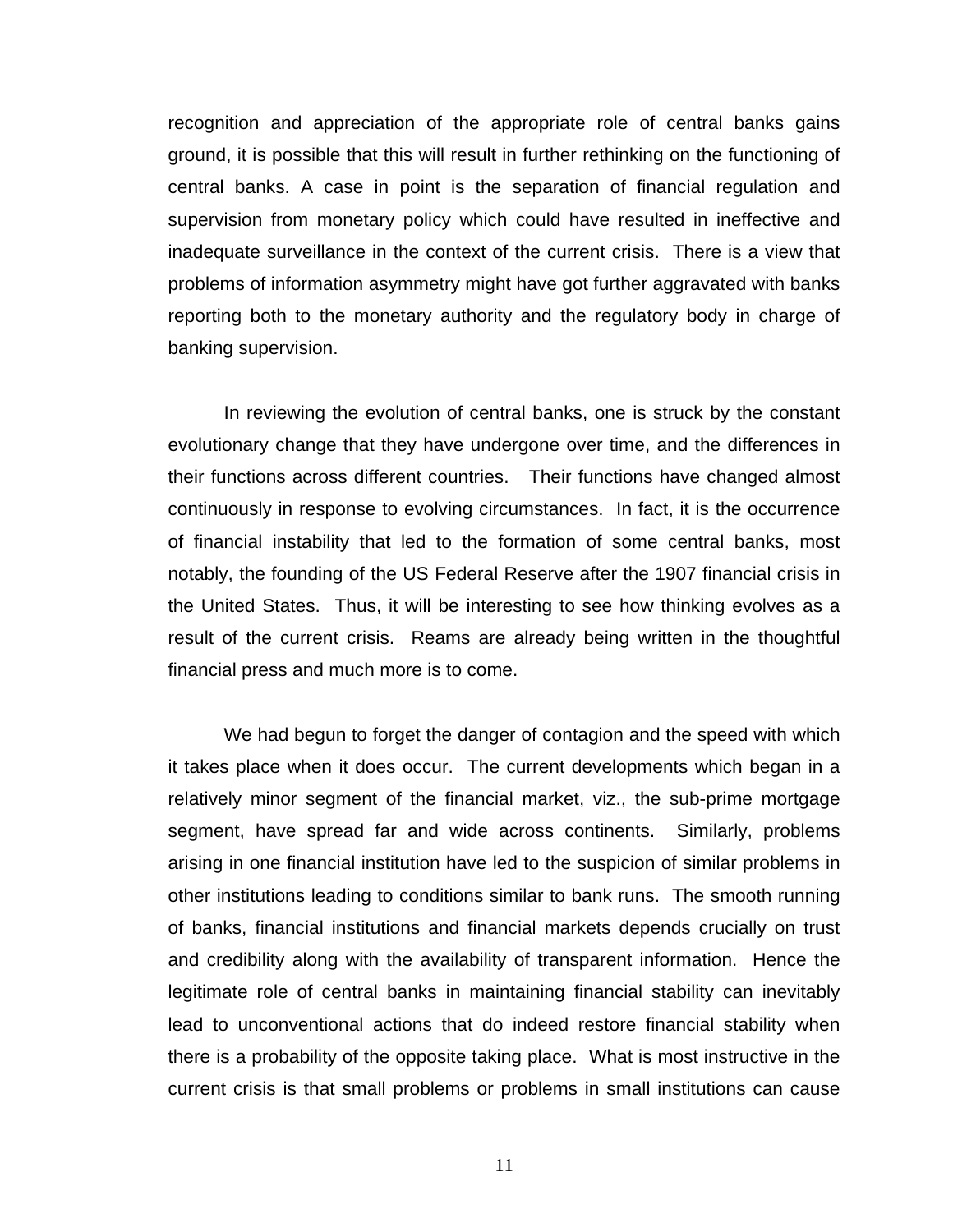financial instability through contagion. In this context, things do not appear to have changed much for a century. The 1907 financial panic that also travelled across continents started with difficulties in a relatively small New York financial institution, the Knickerbocker Trust Company! Systemic risks do not necessarily originate in institutions judged to be too big to fail.

#### **IV. Assessment of the Future**

 At the current juncture, the likely evolution of the current financial market turmoil and its implications for the future has evoked mixed assessments. On one plane, the spread of contagion is drawing considerable concern, first, in view of the level of leverage; and second, on account of the nature of the vehicles that have created the leverage. On another plane, there is a view that turbulence would be restricted to the credit market and its impact on consumer spending and overall economic growth may be muted as credit worthiness would remain intact if, for instance, leveraged mortgage backed securities are held to maturity and not sold in distress.

 First, according to the IMF's assessment, the systemic consequences of the turmoil are likely to be manageable with the fundamentals supporting strong global growth. The repricing of credit risks that is underway is a healthy correction and should not lead to a more serious market crash. The IMF expects that the reestablishment of credit discipline due to the recent prompt action by a number of central banks should help to ensure that the adjustment process occurs in an orderly manner. Long term investors tend to support this view. The ongoing flight to quality (US Treasuries) and into global equity funds suggests a continuing faith in strong fundamentals of the global economy.

 Second, recent developments carry implications in the form of heightened market discipline and a stricter regulation of financial markets. Investors who relied on credit ratings of Collateralised Debt Obligations (CDOs) and Collateralised Loan Obligations (CLOs) are likely to question the value of ratings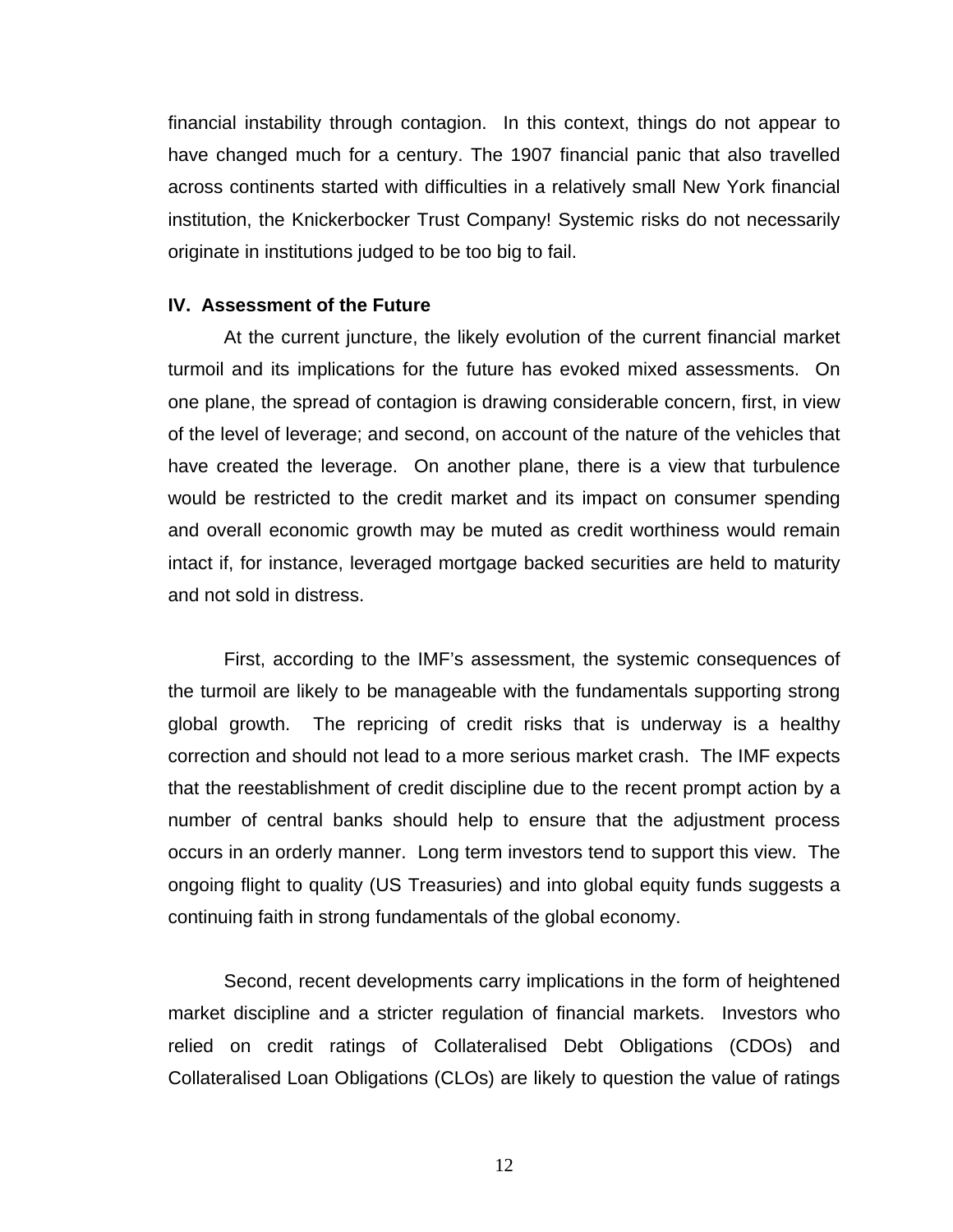in other markets. Moreover, leveraged buy-out activity is likely to wind down. While this could cause worries about equity valuations, it is expected that such concerns would eventually recede so long as corporate profitability remains strong. Furthermore, it is argued that carry trade, which has been a source of financial flows, may moderate and may even go through an abrupt unwinding and this would help in maintaining global financial stability.

In this vein, it is also argued that the recent developments will have a positive impact on the outlook for EMEs as a consequence of the diversification of portfolios of international investors and would further incentivise the maintenance of good macroeconomic policies in these countries. At the current juncture, it is expected that the fall out from the US sub prime crisis is likely to be limited for Asian banks and can easily be accommodated within their current rating positions. According to Moody's, exposures of Asian banks have book values that do not exceed 10-35 per cent of annual pre-tax pre-provision profits. The mortgage backed securities and CDO tranches held by these banks are usually senior and therefore losses, if at all, would be substantially below 100 per cent. The bulk of foreign currency investments by Asian banks (barring those in Japan, China, Korea and Singapore) continue to be in highly rated government and corporate bonds. Policy makers need to work with rather than against the grain of markets by continuing to enable financial innovations. They should, however, be vigilant for any signs of disorderly global rebalancing. Looking ahead, entrenching financial stability into the future would depend upon bolstering market confidence.

In the overall assessment, the adverse consequences of the US sub prime turmoil could weigh heavily on the future stability of financial markets and have the potential to have a wider impact on global growth with particular concerns centred on the prospects for EMEs. If credit conditions tighten, EMEs could become particularly vulnerable to reversals of capital flows with serious implications for their future prospects. A slowing down of the US economy, in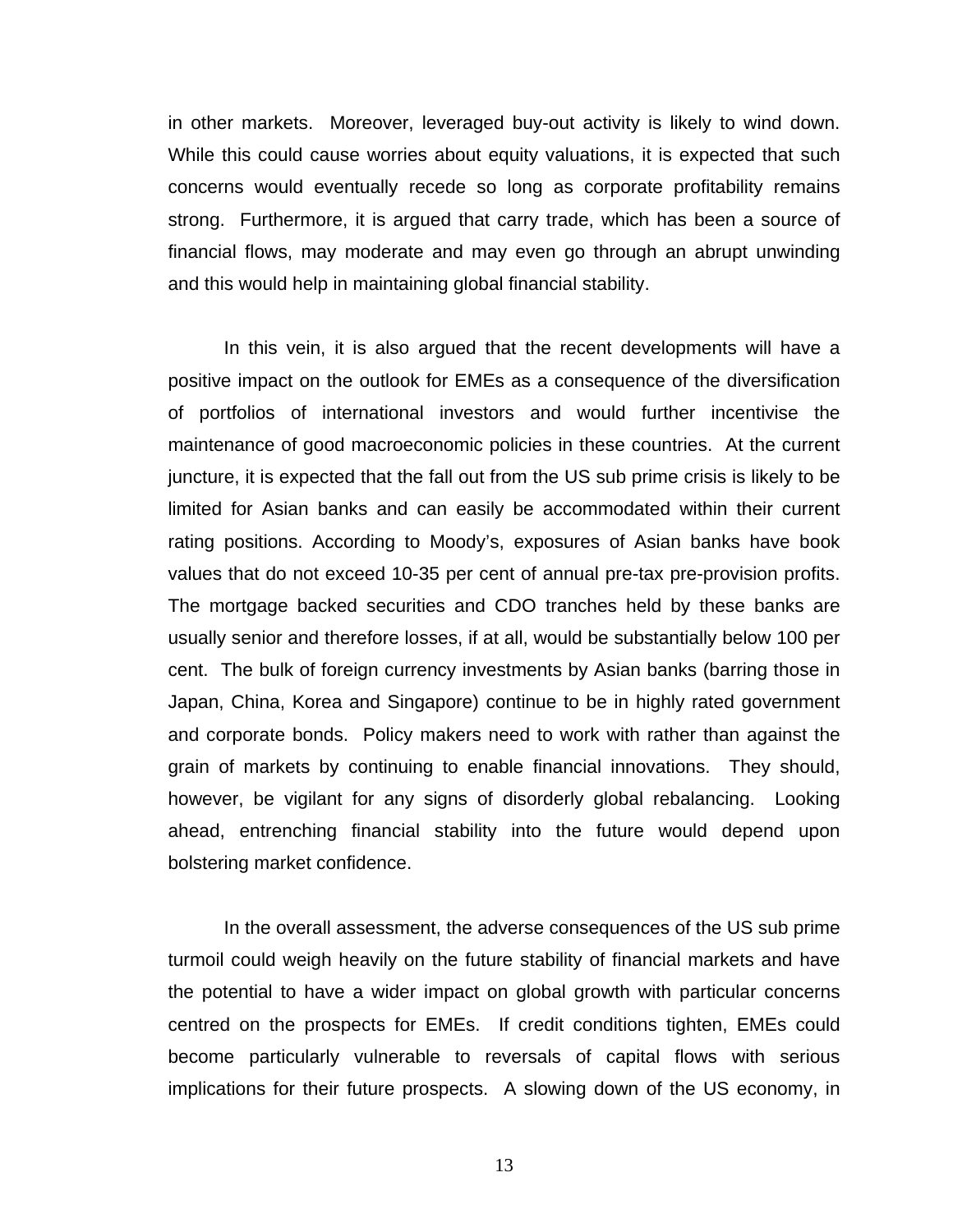combination with capital reversals, could also have adverse consequences for growth on a prolonged basis by affecting exports of manufactures and services, depending on the extent of linkage with the US economy. On the other hand, the flight of capital to safety through diversification could even enhance capital flows to these countries. This could further complicate the conduct of monetary policy. We will have to wait and watch. In general, recent financial markets developments are indicative of evolving uncertainties for EMEs with significant challenges for the conduct of monetary policy and for ensuring financial stability in their economies. As central bankers, we will have to enhance our vigilance.

#### **V. Challenges for Monetary Policy**

Recent financial developments have drawn attention to the trying challenges facing central banks in the conduct of monetary policy, in particular, the limitations imposed by financial markets. These developments highlight the dynamic and complex links between central banks and financial markets. While the dynamics of financial markets are being driven by a combination of a global search for yields, complacency about risks, financial innovations and unprecedented liquidity, the spread of more independent, rule-based central banks has facilitated risk taking through perception of a low probability of short term management or 'intervention risk'. This is set against the background of a shift in the balance of economic power within the global system, in particular, in favour of emerging Asia.

While taking a view on the debate, it is important to recognise the changes in the landscape of financial markets - transformation in structure, process and products of financial markets, consolidation in banking, increased electronic data flow and dramatic rise in volumes and volatility. The key issue for central banks is to differentiate between providing short term liquidity and operating medium term monetary policy and communicate the difference credibly.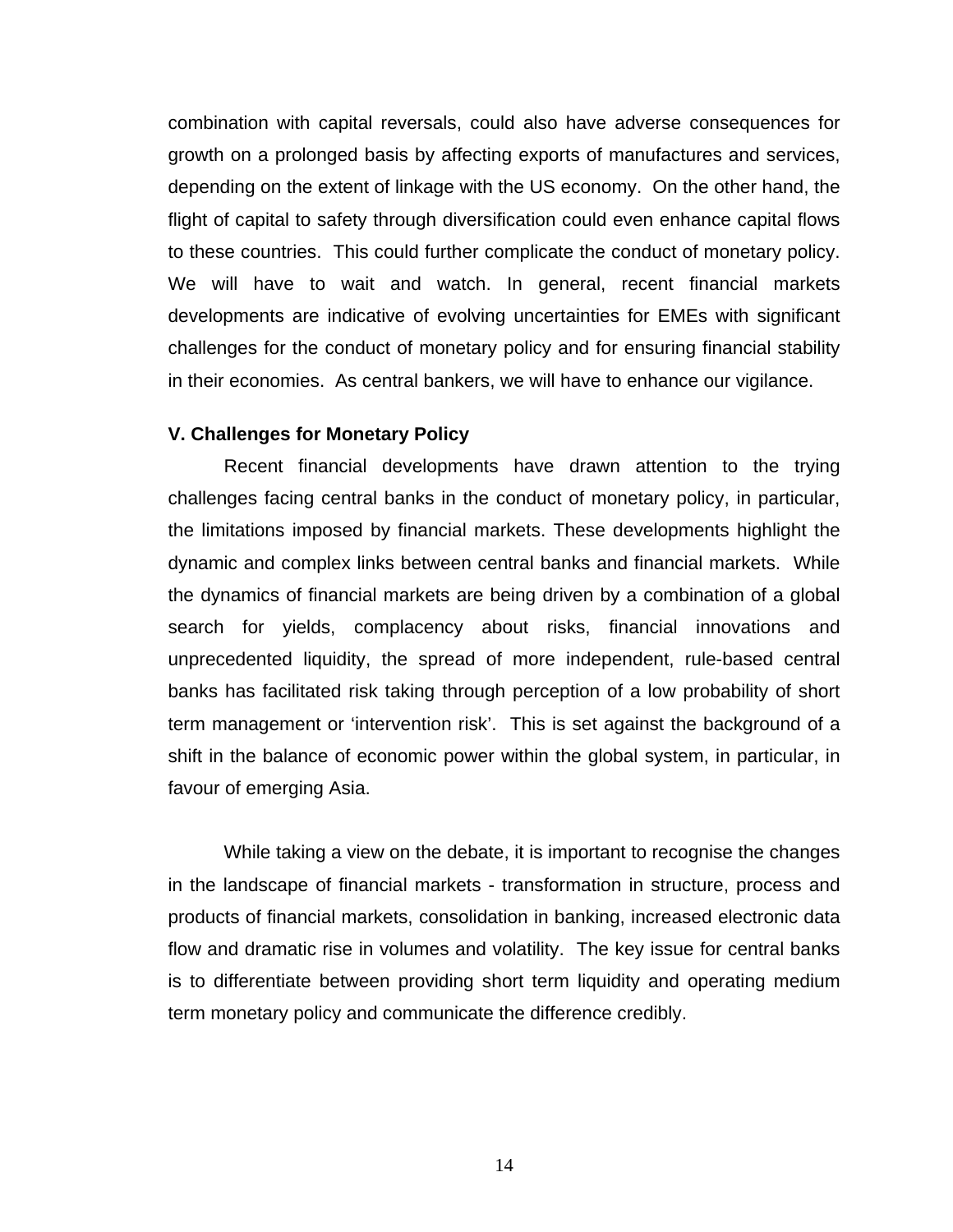The conduct of monetary policy is also complicated by a host of factors which seem to be simultaneously at work: risk of sustained contagion; global capacity constraints; rising food prices; record high international crude oil prices; tensions in inflation expectations; evolution of sovereign pools of foreign exchange reserves; extent of effectiveness of monetary policy; surveillance and risk monitoring systems; and downgrade risks. In this evolving scenario, central banks may find it necessary to blend the traditional setting of monetary policy with some rethinking and non-traditional policy options which could include coordinated interventions, assurances of liquidity, backed by timely and credible action; emergency liquidity plans, business continuity plans and disaster management strategies. Admittedly, heightened uncertainties continue, even after taking into account the recent central bank activities in key jurisdictions. It is not even clear whether all the related issues have come to the surface for us to make meaningful assessment.

 I expect that I can't conclude this address without saying a few words on the domestic situation in India. The best way of doing this is to quote the Governor from his recent speech in Mexico City.

"Available information indicates continuation of the growth momentum during 2007-08 so far at a strong pace with the impulses of growth getting more broad-based. Steady increases in the rate of gross domestic saving and investment, consumption demand, addition of new capacity as well as more intensive and efficient utilisation/capitalisation of existing capacity are expected to provide support to growth during 2007-08. The recent gains in bringing down inflation and in stabilizing inflation expectations should support the current expansionary phase of growth cycle. It is, however, necessary to continuously assess the risks to the inflation outlook emanating from high and volatile international crude prices, the continuing firmness in key food prices and uncertainties surrounding the evolution of demand-supply gaps globally, as well